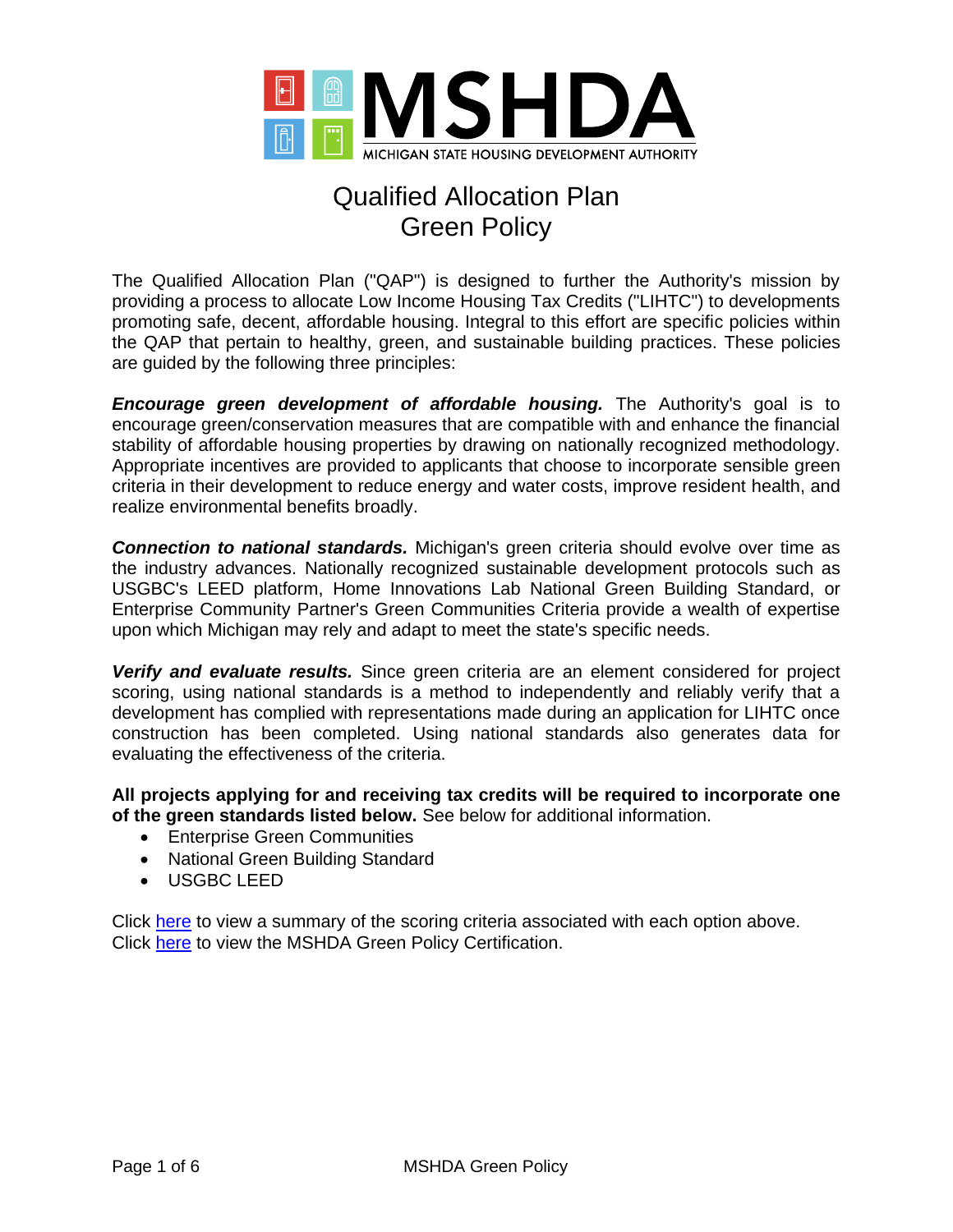

## <span id="page-1-0"></span>**Green Policy Threshold Requirements**

All applicants applying for LIHTC must select only *one* of the green standards provided for in this policy. The attached certification is required at Application, 10% Certification, and Placed in Service to document compliance.

#### **Enterprise Green Communities:**

To meet threshold and/or receive the points available in this category, applicants selecting this category will achieve one of the following applicable standards:

#### **National Green Building Standard (NGBS):**

To meet threshold and/or receive the points available in this category, applicants selecting this category will achieve one of the following applicable standards:

NGBS Silver, Gold, or Emerald ..........................................................................Threshold

### **U.S. Green Building Council LEED Certification:**

To meet threshold and/or receive the points available in this category, applicants selecting this category will achieve one of the following applicable standards:

Silver, Gold, or Platinum ....................................................................................Threshold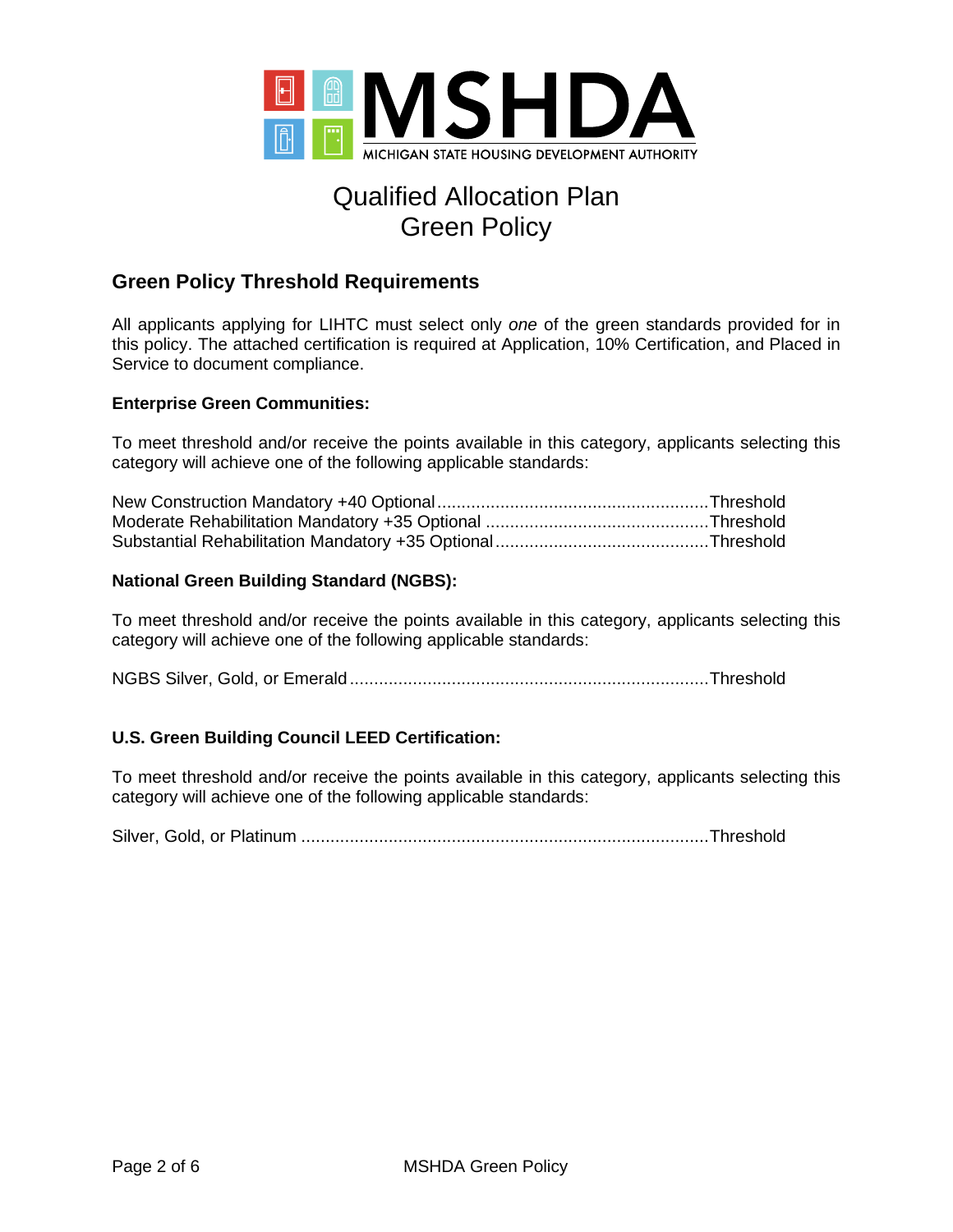

# **Optional Green Policy Scoring Items**

All applicants applying for QAP Green Policy Points must select one of the green standard options below for up to four points. Selection of a particular category and level will result in points as provided for below. These points are not cumulative. The attached certification is required at Application, 10% Certification, and Placed in Service to document compliance.

### **Enterprise Green Communities:**

To receive the points available in this category, applicants selecting this category will achieve the following applicable standards:

Enterprise Green Communities Plus .................................................................3 Points

### **National Green Building Standard (NGBS):**

To receive the points available in this category, applicants selecting this category will achieve the following applicable standards:

NGBS Green+ Zero Energy ...............................................................................3 Points

### **U.S. Green Building Council LEED Certification:**

To receive the points available in this category, applicants selecting this category will achieve the following applicable standards:

LEED Zero Energy.............................................................................................3 Points

#### **PHIUS+ Certification:**

To receive points available in this category, applicants selecting this category will achieve one of certifications required to meet threshold AND:

PHIUS+ Certification…………………………………………………………………….4 Points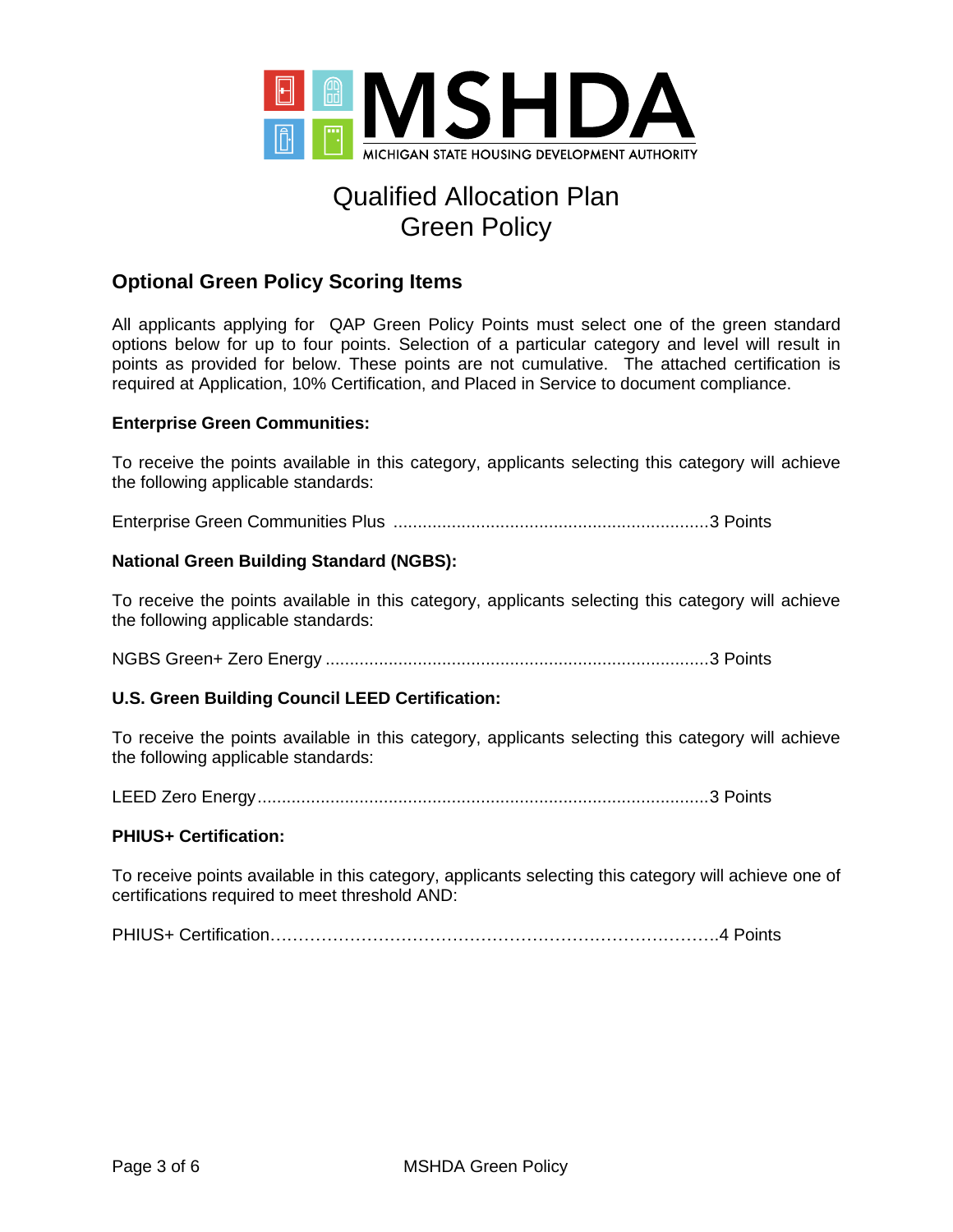

# **Green Policy Compliance Timeline**

|                                                             | <b>LIHTC</b><br><b>Reservation</b>                                                                                                                                                                                                  | <b>LIHTC</b><br>10% Certification<br>(1 year after award)                                                                                                                                                                                                            | <b>LIHTC</b><br><b>Placed In Service</b><br>(Within 2 years after award year)                                               |
|-------------------------------------------------------------|-------------------------------------------------------------------------------------------------------------------------------------------------------------------------------------------------------------------------------------|----------------------------------------------------------------------------------------------------------------------------------------------------------------------------------------------------------------------------------------------------------------------|-----------------------------------------------------------------------------------------------------------------------------|
| <b>Enterprise</b><br>Green<br><b>Communities</b>            | Identify the project type and<br>green standard to be<br>integrated into the project.<br>A fully executed copy of the<br><b>MSHDA Green Policy</b><br><b>Certification</b> must be<br>submitted with the tax<br>credit application. | The tax credit 10%<br>certification application must<br>be accompanied by proof of<br>project registration with<br><b>Enterprise Green</b><br><b>Communities Criteria</b><br>Certification. The certification<br>level to be achieved must be<br>clearly identified. | The placed in service application<br>must be accompanied by:<br><b>Enterprise Green Communities</b><br><b>Certification</b> |
| <b>National Green</b><br><b>Building</b><br><b>Standard</b> | Identify the project type and<br>green standard to be<br>integrated into the project.<br>A fully executed copy of the<br><b>MSHDA Green Policy</b><br><b>Certification</b> must be<br>submitted with the tax<br>credit application. | The tax credit 10%<br>certification application must<br>be accompanied by proof of<br>project registration with<br>Home Innovation Research<br>Labs. The rating level to be<br>achieved must be clearly<br>identified.                                               | The placed in service application<br>must be accompanied by:<br><b>NGBS Certification</b>                                   |
| U.S. Green<br><b>Building</b><br><b>Council LEED</b>        | Identify the project type and<br>green standard to be<br>integrated into the project.<br>A fully executed copy of the<br><b>MSHDA Green Policy</b><br><b>Certification</b> must be<br>submitted with the tax<br>credit application. | The tax credit 10%<br>certification application must<br>be accompanied by proof of<br>project registration with the<br>U.S. Green Building Council.<br>The rating level to be<br>achieved must be clearly<br>identified.                                             | The placed in service application<br>must be accompanied by:<br><b>U.S. Green Building Council</b><br><b>Certification</b>  |
| PHIUS+<br><b>Certification</b>                              | Identify the project type and<br>green standard to be<br>integrated into the project.<br>A fully executed copy of the<br><b>MSHDA Green Policy</b><br><b>Certification</b> must be<br>submitted with the tax<br>credit application. | The tax credit 10%<br>certification application must<br>be accompanied by proof of<br>project registration with<br>PHIUS.                                                                                                                                            | The placed in service application<br>must be accompanied by:<br><b>PHIUS+ Certification</b>                                 |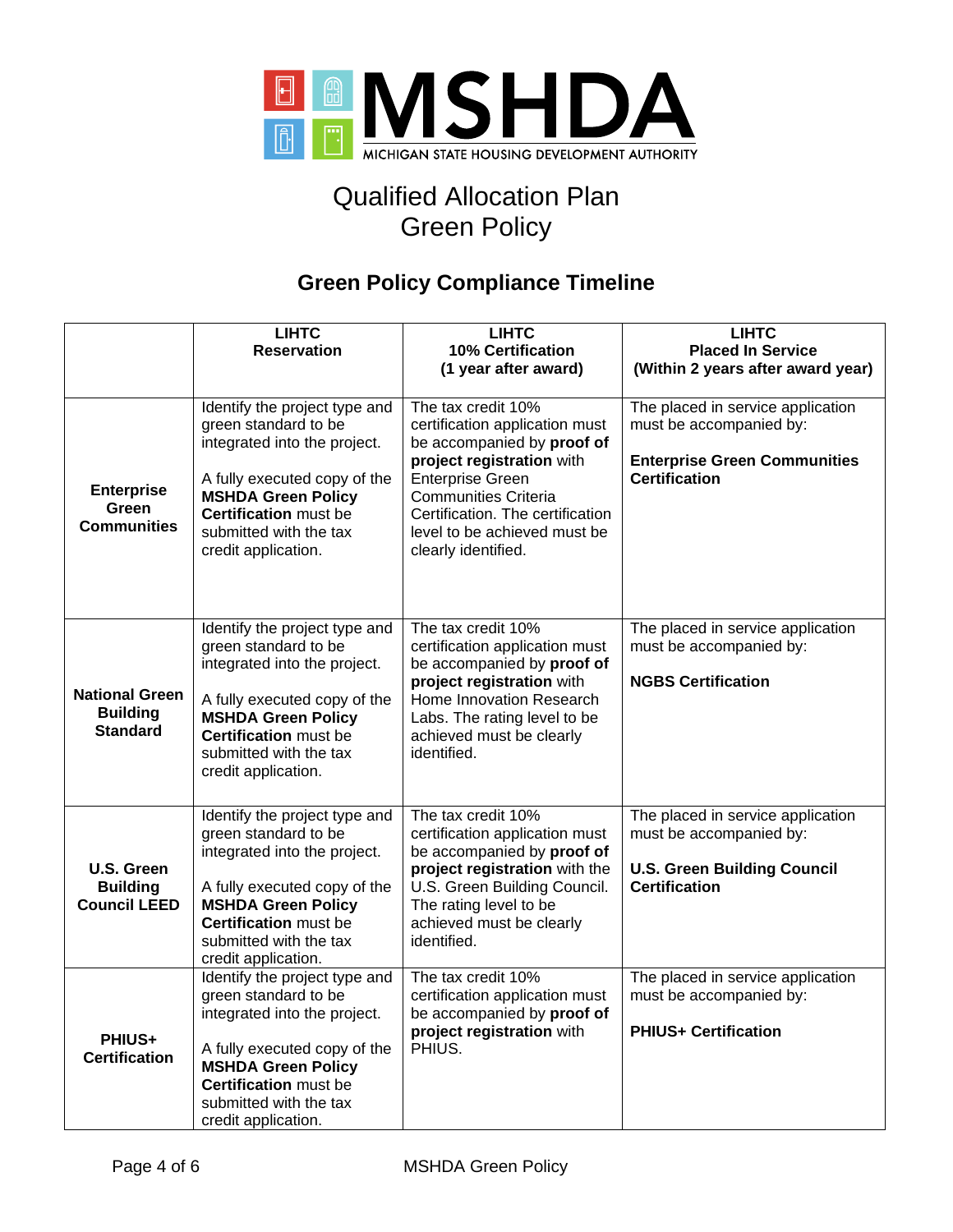

# <span id="page-4-0"></span>**MSHDA Green Policy Certification**

Project Name: \_\_\_\_\_\_\_\_\_\_\_\_\_\_\_\_\_\_\_\_\_\_\_\_\_\_\_\_\_\_\_\_\_\_\_\_\_\_\_\_\_\_\_\_\_\_\_\_\_\_\_\_\_\_\_\_\_\_\_\_\_\_\_\_

Project Number (if applicable):\_\_\_\_\_\_\_\_\_\_\_\_\_\_\_\_\_\_\_\_\_\_\_\_\_\_\_\_\_\_\_\_\_\_\_\_\_\_\_\_\_\_\_\_\_\_\_\_\_\_\_\_

All projects applying for LIHTC must **select** *ONE* **of the green standards threshold requirements below** and clearly identify the applicable subcategory. The undersigned hereby certify that to the best of our knowledge the project will incorporate features that will allow the project to:

Obtain an Enterprise Green Communities Certification for:

□ Mandatory Green Communities Criteria for New Construction *plus 40 optional points* (**threshold**)

□ Mandatory Green Communities Criteria for Moderate Rehab *plus 35 optional points* (**threshold**)

 Mandatory Green Communities Criteria for Substantial Rehab *plus 35 optional points* (**threshold**)

Enterprise Green Communities Plus (**threshold + points**)

□ Obtain an National Green Building Certification for:

NGBS Silver, Gold, or Emerald (**threshold**)

NGBS Green+ Zero Energy (**threshold + points**)

□ Obtain a U.S Green Building Council rating for:

LEED Silver, Gold, or Platinum (**threshold**)

LEED Zero Energy (**threshold + points**)

To score an additional point, a project must select one of the above thresholds, as well as: Obtain a PHIUS+ Certification (**points**)

The undersigned hereby certify that the architectural plans, drawings and specifications, construction contracts, and other construction documents for the proposed project will include the amenities for which points are awarded. The undersigned shall certify the inclusion of the amenities identified in the referenced documents above within one year after issuance of the Reservation and the incorporation of these amenities into the project upon completion of construction. The undersigned owner and applicant hereby certify that the management agent has been informed that ongoing maintenance and management of the project will, when reasonably possible, incorporate the amenities for which points are awarded. The undersigned shall report any discrepancies between the tax credit application and the as-built project to the Michigan State Housing Development Authority.